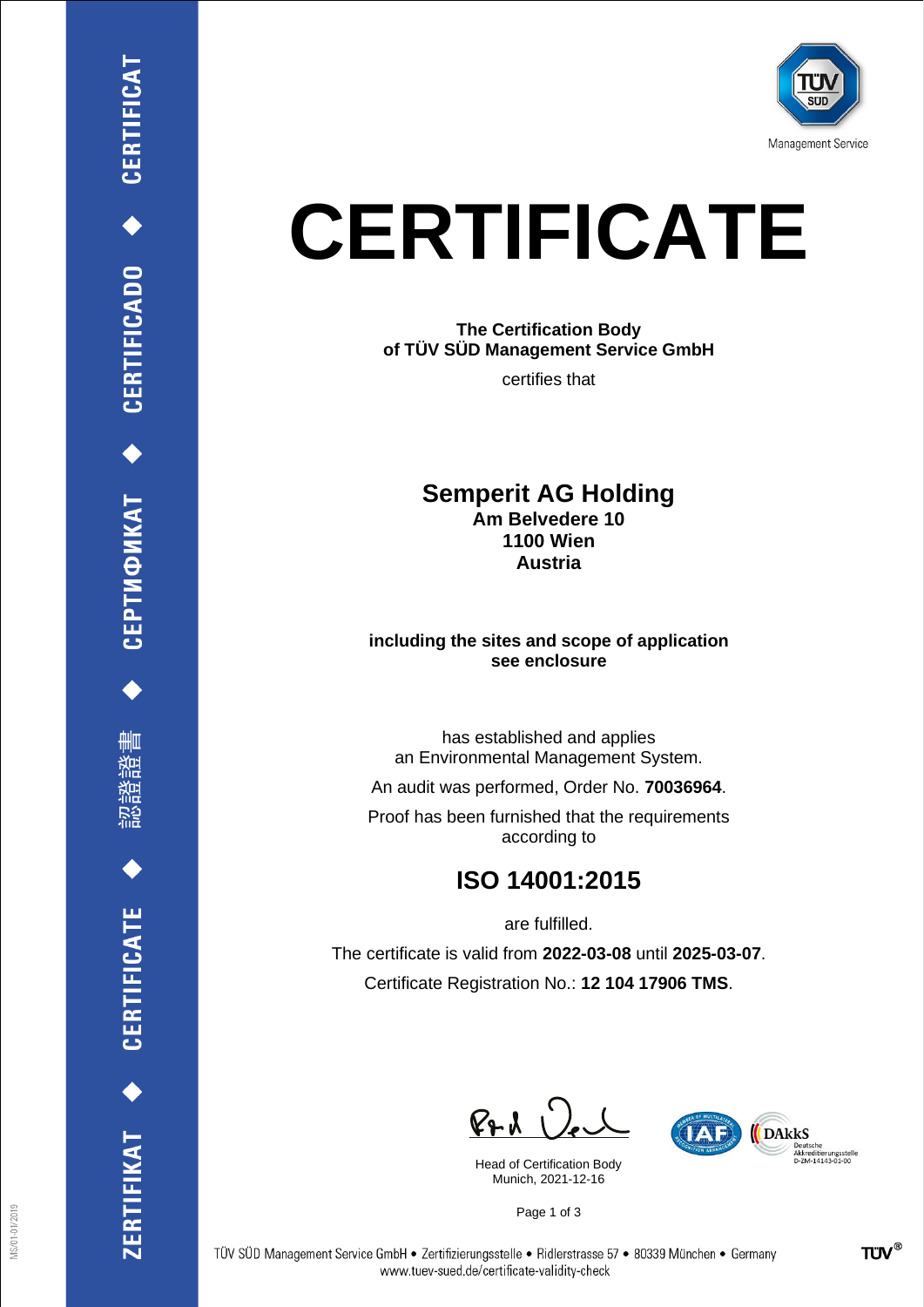





## **Enclosure of Certificate Registration No.: 12 104 17906 TMS**

| <b>Sites</b>                                                                                                                                                                        | <b>Scope of application</b>                                                                                                                                                                                                                                                                                                                                                                                                                                         |
|-------------------------------------------------------------------------------------------------------------------------------------------------------------------------------------|---------------------------------------------------------------------------------------------------------------------------------------------------------------------------------------------------------------------------------------------------------------------------------------------------------------------------------------------------------------------------------------------------------------------------------------------------------------------|
| <b>Semperit AG Holding</b><br>Am Belvedere 10<br>1100 Wien<br>Austria                                                                                                               | Corporate Centres and Development                                                                                                                                                                                                                                                                                                                                                                                                                                   |
| Semperform Kft.<br>9400 Sopron<br>Somfalvi út 29<br>Hungary                                                                                                                         | Production and marketing of<br>technical rubber and plastic products;<br>development at location Wimpassing                                                                                                                                                                                                                                                                                                                                                         |
| Semperit (Shanghai)<br>Rubber & Plastic Products Co. Ltd.<br>1155 Canggong Rd, Shanghai Chemical<br>Industrial Park, Fengxian Sub-zone<br>Shanghai, V.R. China<br>Post Code: 201417 | Production and marketing of handrails for<br>escalators and moving walkways;<br>development at location Wimpassing                                                                                                                                                                                                                                                                                                                                                  |
| Semperflex Optimit s.r.o.<br>Vitkovská ul. 391/29<br>742 35 Odry<br>Czech Republic                                                                                                  | Development, production and marketing of<br>rubber compounds, hoses made of<br>rubber / composite material,<br>hose assemblies and fittings                                                                                                                                                                                                                                                                                                                         |
| Semperflex A.H. s.r.o.<br>Vitkovská ul. 391/29<br>742 35 Odry<br>Czech Republic                                                                                                     | Development, production and marketing of<br>rubber compounds, hoses made of<br>rubber / composite material,<br>hose assemblies and fittings                                                                                                                                                                                                                                                                                                                         |
| <b>Semperit Profiles Deggendorf GmbH</b><br>Land-Au 30<br>94469 Deggendorf<br>Germany                                                                                               | Development, production and marketing of<br>sealing systems for window- and<br>facade constructions                                                                                                                                                                                                                                                                                                                                                                 |
| <b>Semperflex Rivalit GmbH</b><br>Steinhardter Straße 32 A<br>55596 Waldböckelheim<br>Germany                                                                                       | Development, production and marketing of<br>high pressure hose assemblies and fittings                                                                                                                                                                                                                                                                                                                                                                              |
| <b>Semperit Technische Produkte</b><br>Gesellschaft m.b.H.<br>Triester Bundesstraße 26<br>2632 Wimpassing<br>Austria                                                                | Development, production and sales of<br>rubber compounds, handrails for escalators,<br>industrial rubber products for ropeway and ski<br>technology, moulded parts and profiles made of<br>rubber or plastic for industrial applications,<br>sealing systems for windows, doors, facades,<br>elastomer and wear resistant sheeting, and<br>technical industrial products, hydraulic, pressure<br>washer and industrial hoses<br>made of rubber / composite material |

 $P + 1$ 

Head of Certification Body Munich, 2021-12-16



Page 2 of 3